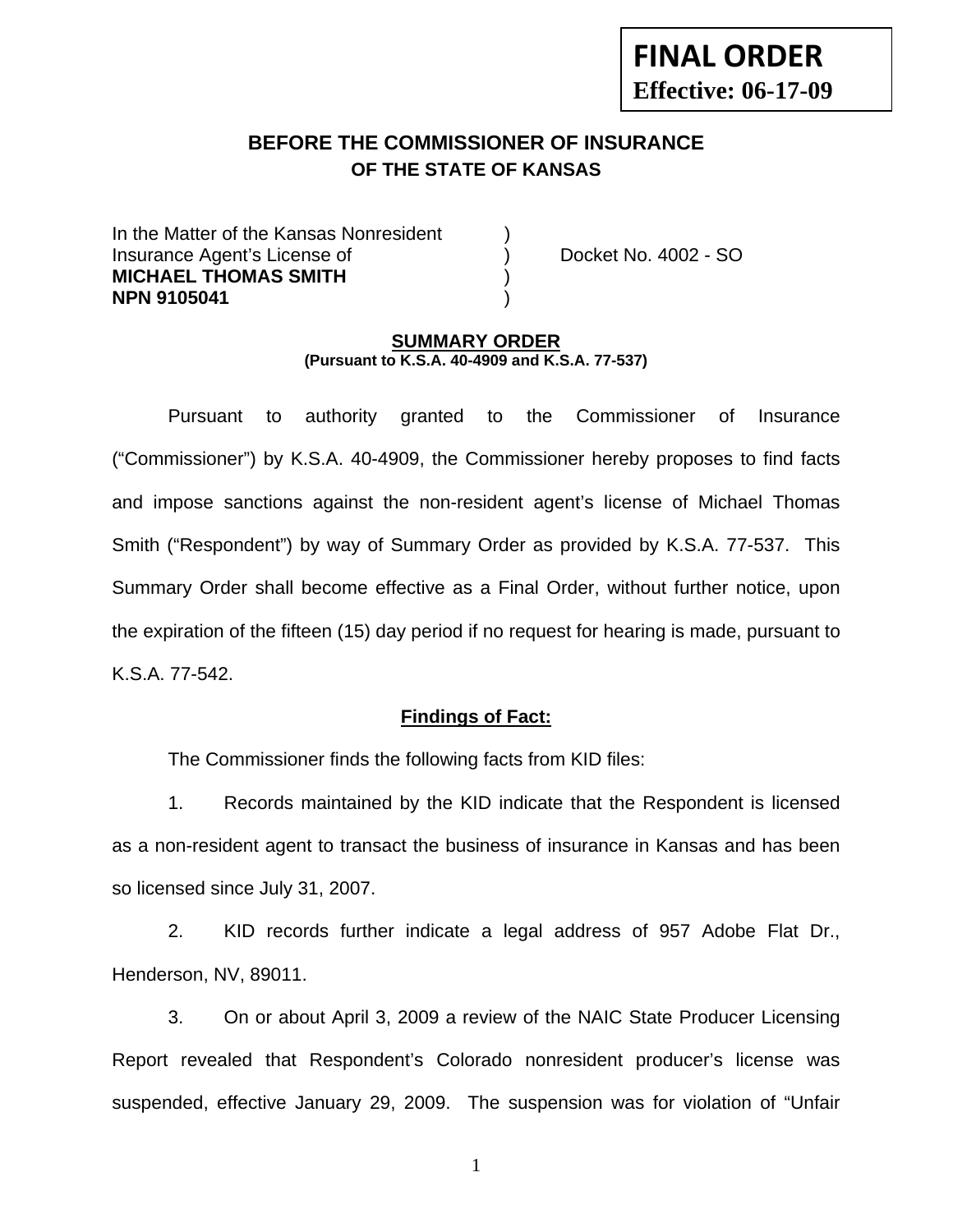Insurance Practices Act," and "Demonstrated Lack of Fitness Or Trustworthiness and

Employed Unlicensed Individuals."

4. Respondent has failed to report the discipline on his license to KID.

## **Applicable Law**

5. K.S.A. 40-4909(a) provides, in relevant part:

"The commissioner may deny, suspend, revoke or refuse renewal of any license issued under this act if the commissioner finds that the applicant or license holder has:

- (2) Violated:
- (A) Any provision of chapter 40 of the Kansas Statutes Annotated, and amendments thereto, any rule and regulation promulgated thereunder;
- (8) Used any fraudulent, coercive, or dishonest practice, or demonstrated any incompetence, untrustworthiness, or financial irresponsibility in the conduct of business in this state or elsewhere."

 6. The Commissioner may revoke any license issued under the Insurance Agents Licensing Act if the Commissioner finds that the interests of the insurer or the insurable interests of the public are not properly served under such license. K.S.A. 40- 4909(b).

7. A producer must inform the Commissioner of Insurance within 30 days of

any discipline against a producer's license. K.A.R. 40-7-9(a).

## **Conclusions of Law**

8. The Commissioner has jurisdiction over Respondent as well as the subject

matter of this proceeding, and such proceeding is held in the public interest.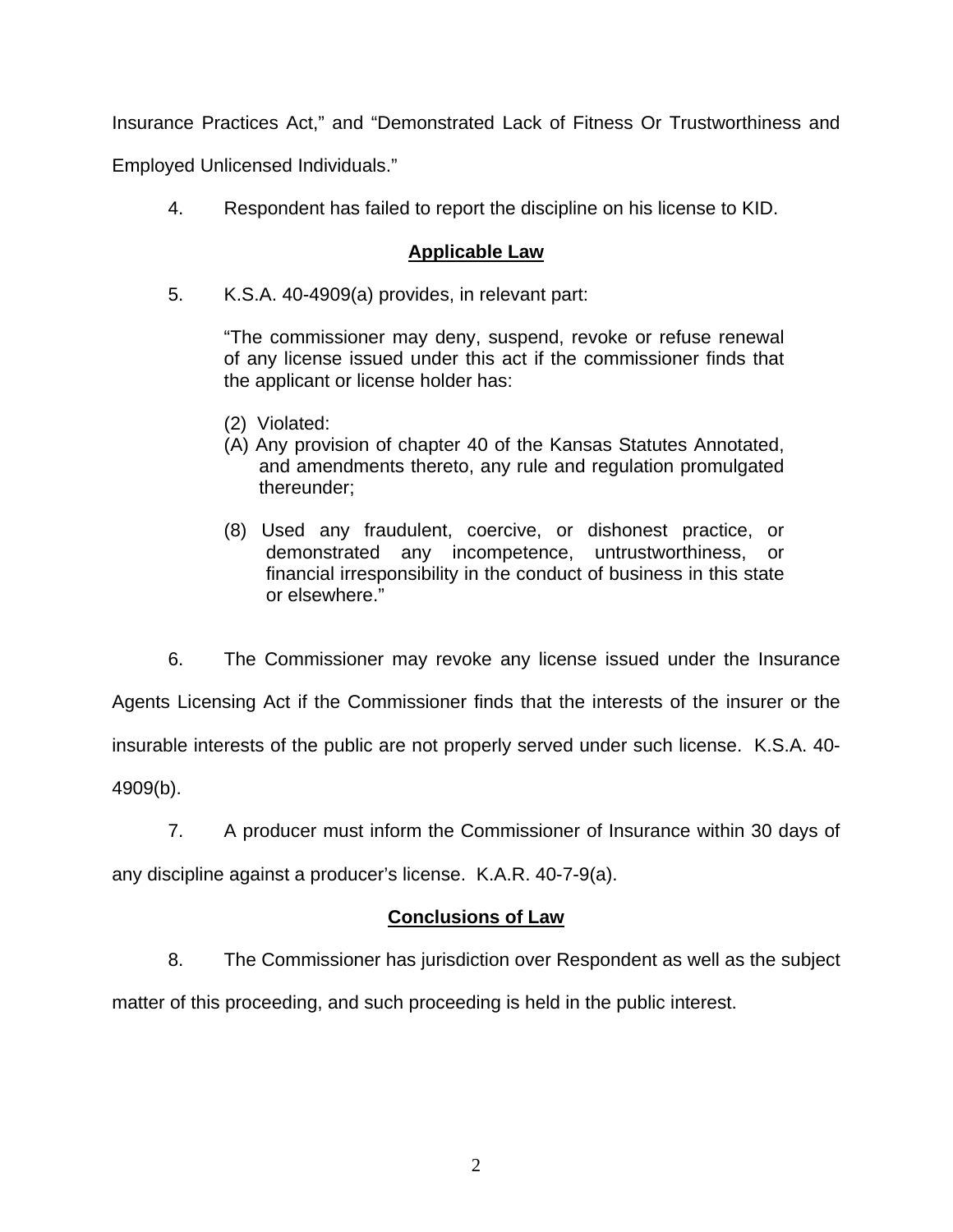The Commissioner finds, based on the facts contained in paragraphs 3 and 4, that Respondent has demonstrated incompetence, untrustworthiness, or financial irresponsibility in the conduct of business.

 9. Based on the Respondent's discipline and failure to report the discipline, the Commissioner concludes that sufficient grounds exist for the revocation of Respondent's insurance agent's license pursuant to K.S.A. 40-4909(b) because such license is not properly serving the interests of the insurer and the insurable interests of the public.

 10. Based on the facts and circumstances set forth herein, it appears that the use of summary proceedings in this matter is appropriate, in accordance with the provisions set forth in K.S.A. 77-537(a), in that the use of summary proceedings does not violate any provision of the law and the protection of the public interest does not require the KID to give notice and opportunity to participate to persons other than Michael Thomas Smith.

**IT IS THEREFORE ORDERED BY THE COMMISSIONER OF INSURANCE THAT** the Kansas nonresident insurance agent's license of Michael Thomas Smith is hereby **REVOKED. It is further ordered,** that Michael Thomas Smith shall **CEASE and DESIST** from the sale, solicitation, or negotiation of insurance and/or receiving compensation deriving from the sale, solicitation, or negotiation of insurance conducted after the effective date of this order.

3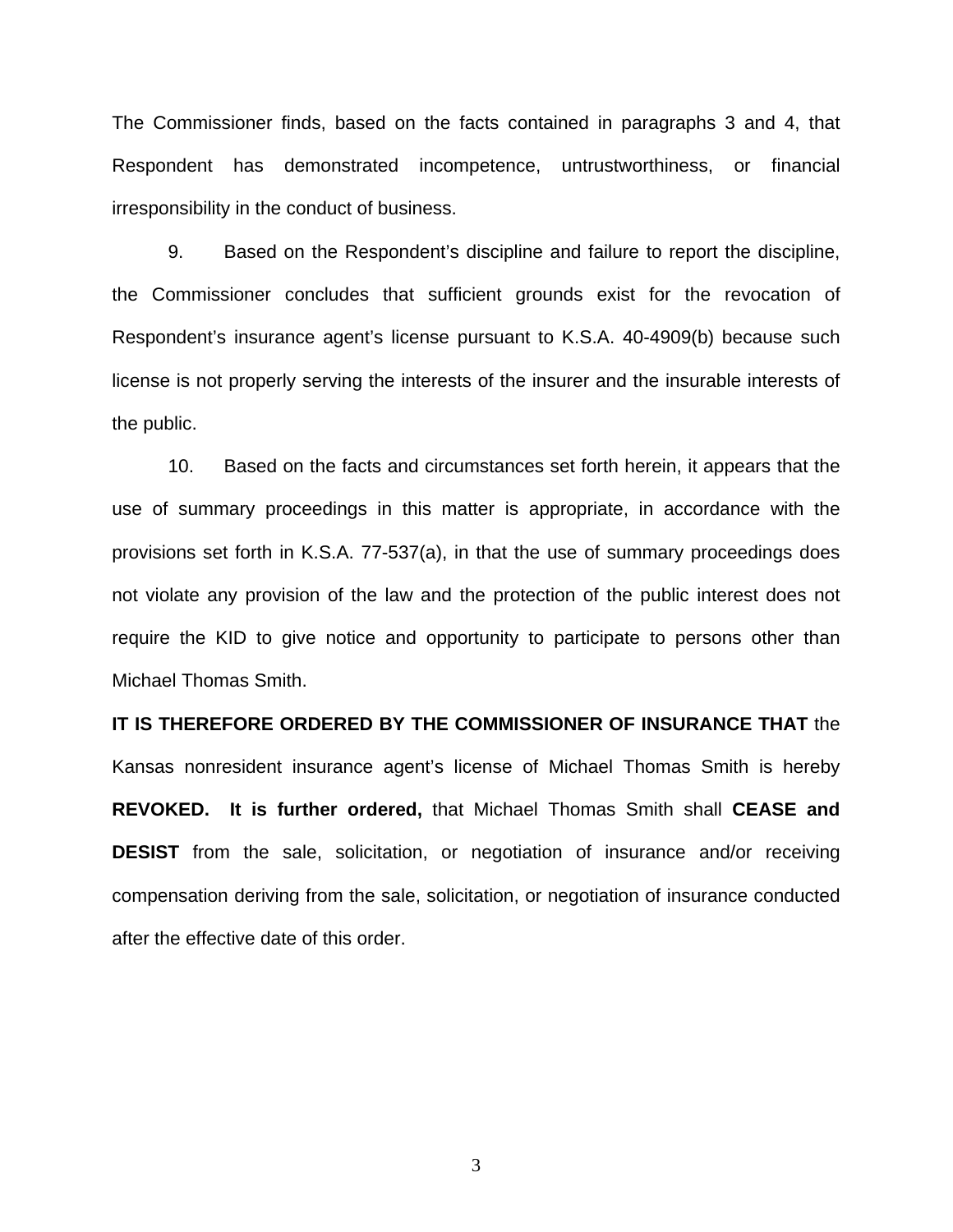#### **NOTICE OF RIGHTS**

(Pursuant to K.S.A. 77-542)

Michael Thomas Smith is entitled to a hearing pursuant to K.S.A. 77-537 and K.S.A. 77-542, the Kansas Administrative Procedure Act. If Respondent desires a hearing, he must file a written request for a hearing with:

 John W. Campbell, General Counsel Kansas Insurance Department 420 S.W. 9<sup>th</sup> Street Topeka, Kansas 66612

This request must be filed within fifteen (15) days from the date of service of this Order. If Respondent requests a hearing, the Kansas Insurance Department will notify him of the time and place of the hearing and information on procedures, right of representation, and other rights of parties relating to the conduct of the hearing, before commencement of the same.

If a hearing is not requested in the time and manner stated above, this Summary Order shall become effective as a Final Order upon the expiration of time for requesting a hearing, pursuant to K.S.A. 77-613. In the event Respondent files a Petition for Judicial Review, pursuant to K.S.A. §77-613(e), the agency officer to be served on behalf of the Kansas Insurance Department is:

 John W. Campbell, General Counsel Kansas Insurance Department 420 S.W.  $9<sup>th</sup>$  Street Topeka, Kansas 66612